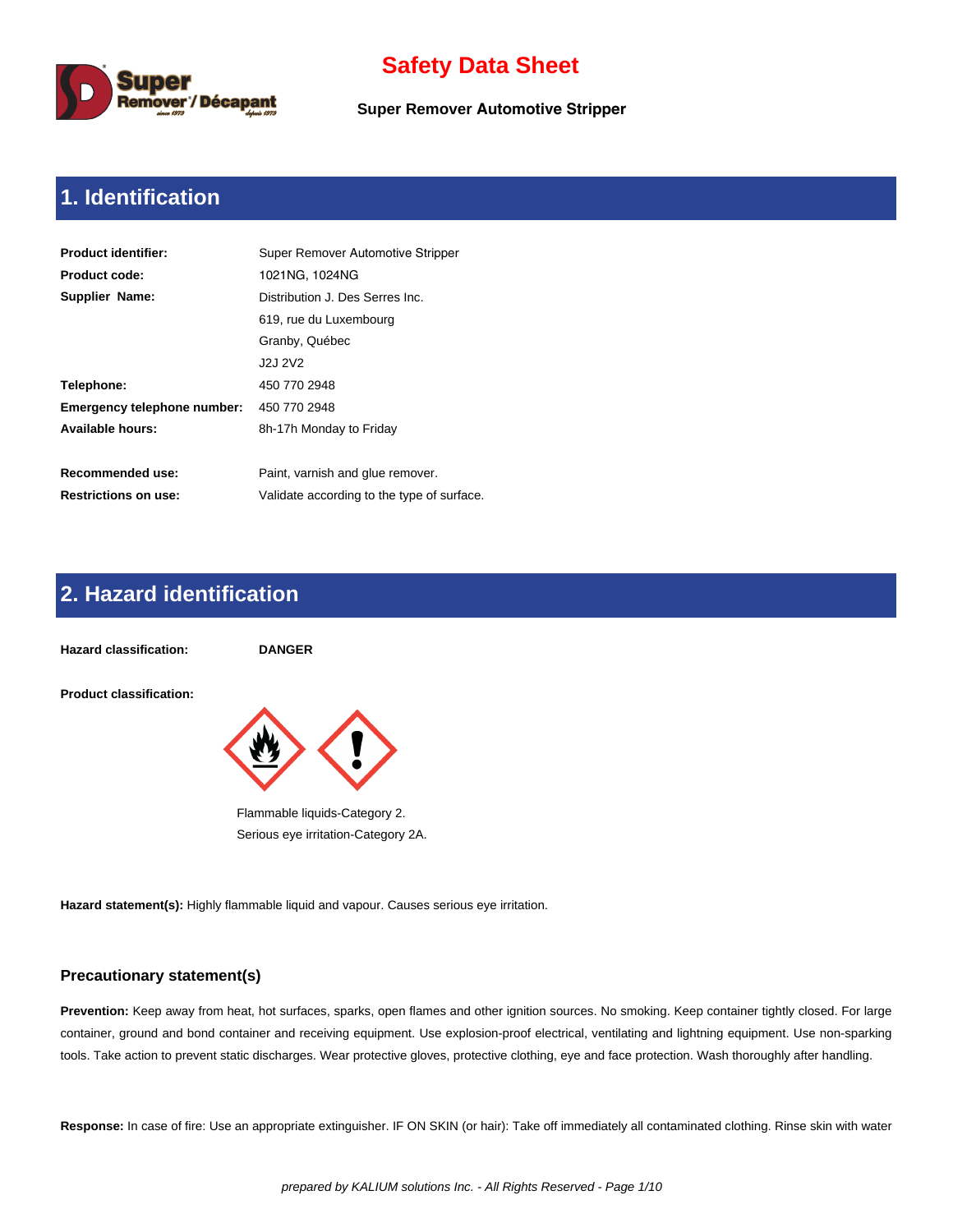

#### **Super Remover Automotive Stripper**

or shower. IF IN EYES: Rinse cautiously with water for several minutes. Remove contact lenses if present and easy to do. Continue rinsing. If eye irritation persists: Get medical advice.

**Storage:** Store in a well ventilated place. Keep cool.

**Disposal:** Dispose of contents/container in accordance with local, regional, national and/or international regulations in force.

**Other hazards:** Moderately toxic by intravenous, intraperitoneal route and subcutaneous routes.

See toxicological information, section 11

### **3. Composition/Information on ingredients**

| l No     | CAS No   | Common name and synonyms | Concentration (W/W) |
|----------|----------|--------------------------|---------------------|
|          | 79-20-9  | Methyl acetate           | l 45.00% - 70.00%   |
| - 2<br>∼ | 646-06-0 | 1.3-Dioxolane            | l 20.00% - 22.00%   |

**Note: The actual concentration is withheld as a trade secret.** 

### **4. First-aid measures**

**If swallowed, irritation, any type of overexposure or symptoms of overexposure occur during use of the product or persists after use, immediately contact a POISON CENTER, an EMERGENCY ROOM or a PHYSICIAN; ensure that the product safety data sheet is available.**

**Eye contact:** Check for and remove any contact lenses. Immediately flush eyes with plenty of water for at least 15 minutes, occasionally lifting the upper and lower eyelids. Get medical attention immediately.

Skin contact: In case of contact, immediately flush skin with plenty of water for at least 15 minutes while removing contaminated clothing and shoes. Wash clothing before reuse. Clean shoes thoroughly before reuse. Get medical attention immediately.

**Inhalation:** Move exposed person to fresh air. Keep this person warm and lying down. Loosen tight clothing such as a collar, tie, belt or waistband. If not breathing, if breathing is irregular or if respiratory arrest occurs, provide artificial respiration or oxygen by trained personnel. Get medical attention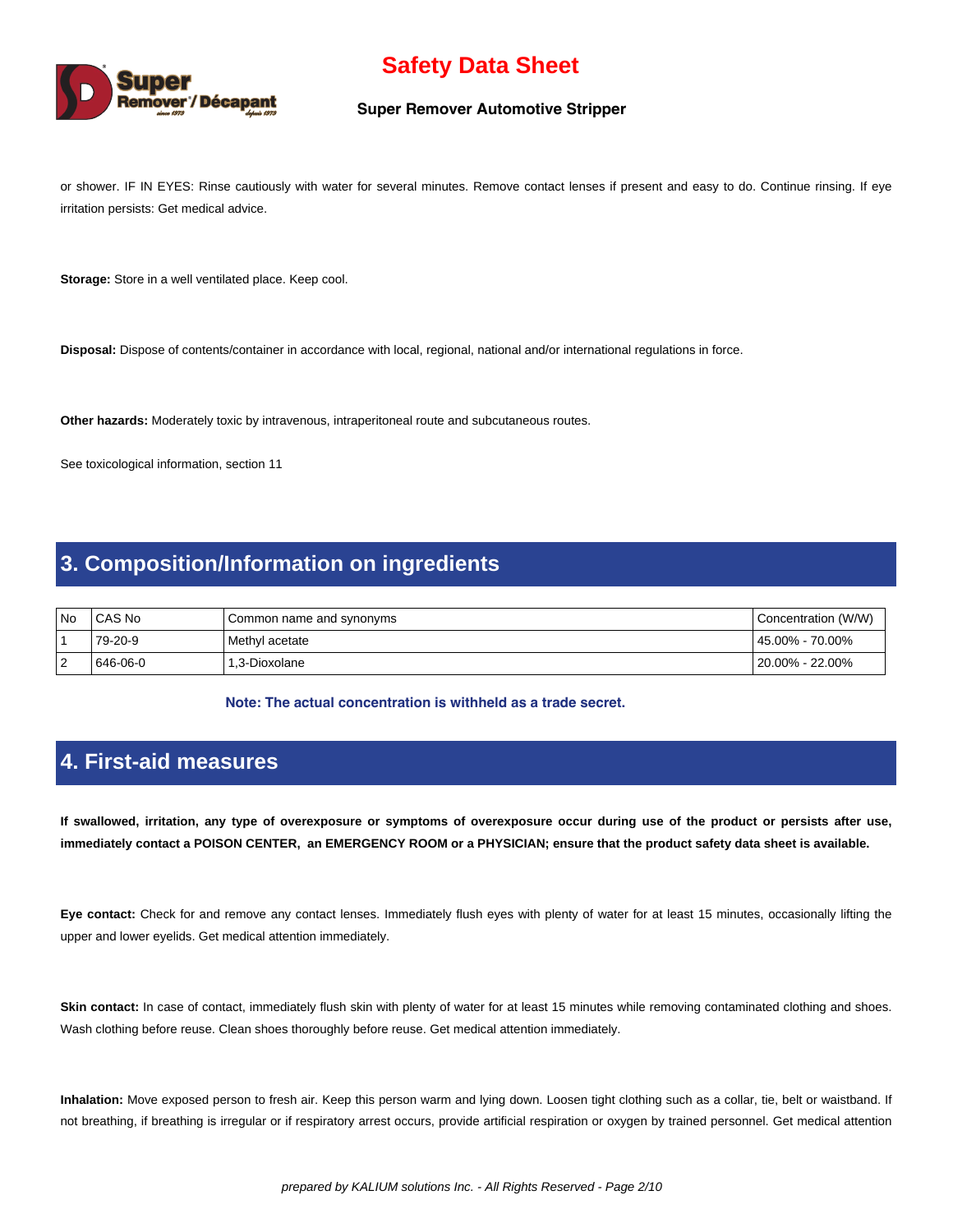

#### **Super Remover Automotive Stripper**

immediately.

**Ingestion:** Wash out mouth with water. Do not induce vomiting unless directed to do so by medical personnel. Never give anything by mouth to an unconscious person. Get medical attention immediately.

**Symptoms:** Cough, breathing pain, eye redness and skin edema. We can observe headaches, nausea, vomiting and dizziness.

**Effects (acute or delayed):** May cause irritation of eyes, skin and respiratory tract. Can cause depression of the central nervous system. Inhalation of high concentrations vapors can cause narcotic effect. Possible anaphylactic shock.

**Immediate medical attention and special treatment:** No specific treatment. Treat symptomatically. Contact poison treatment specialist immediately if large quantities have been ingested or inhaled.

### **5. Fire-fighting measures**

**Suitable extinguishing media:** Use dry chemical, CO<sub>2</sub>, water spray (fog) or foam.

**Unsuitable extinguishing media:** Jets of water can facilitate the spread of fire.

**Specific hazards arising from the hazardous product:** Flammable. Vapors may form explosive mixtures with air. The vapors are heavier than air and may travel to an ignition source.

**Hazardous combustion products:** Carbon monoxide and dioxide.

**Special protective equipment and precautions for fire-fighters:** Fire-fighters should wear appropriate protective equipment and self-contained breathing apparatus (SCBA) with a full face-piece operated in positive pressure mode.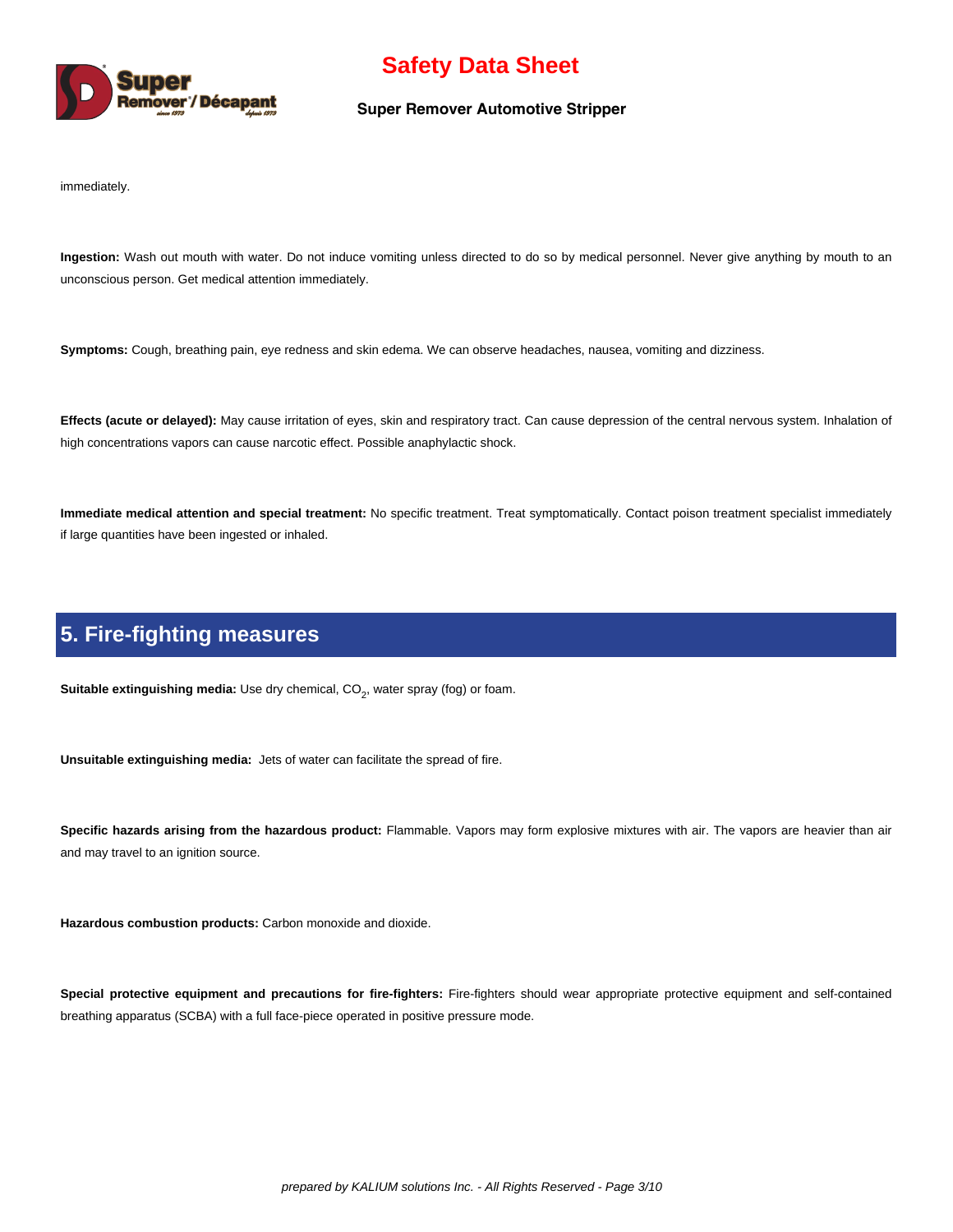

**Super Remover Automotive Stripper**

#### **6. Accidental release measures**

Personal precautions: No action shall be taken involving any personal risk or without suitable training. Evacuate surrounding areas. Keep unnecessary and unprotected personnel from entering. Do not touch or walk through spilled material. Shut off all ignition sources. No flares, smoking or flames in hazard area. Avoid breathing vapor or mist. Provide adequate ventilation. Wear appropriate respirator when ventilation is inadequate. Put on appropriate personal protective equipment (see Section 8).

**Protective equipment and emergency procedures:** Avoid dispersal of spilled material and runoff and contact with soil, waterways, drains and sewers. Inform the relevant authorities if the product has caused environmental pollution (sewers, waterways, soil or air).

**Methods and materials for containment and cleaning up:** Stop leak if without risk. Move containers from spill area. Dilute with water and mop up if water-soluble. Alternatively, or if water-insoluble, absorb with an inert dry material and place in an appropriate waste disposal container. Use spark-proof tools and explosionproof equipment. Dispose of via a licensed waste disposal contractor.

### **7. Handling and storage**

**Precautions for safe handling:** Put on appropriate personal protective equipment (see Section 8). Eating, drinking and smoking should be prohibited in areas where this material is handled, stored and processed. Workers should wash hands and face before eating, drinking and smoking. Remove contaminated clothing and protective equipment before entering eating areas. Avoid exposure - obtain special instructions before use. Avoid contact with eyes, skin and clothing. Do not ingest. Avoid breathing vapor or mist. Use only with adequate ventilation. Wear appropriate respirator when ventilation is inadequate. Do not enter storage areas and confined spaces unless adequately ventilated. Keep in the original container or an approved alternative made from a compatible material, kept tightly closed when not in use. Store and use away from heat, sparks, open flame or any other ignition source. Use explosion-proof electrical (ventilating, lighting and material handling) equipment. Use non-sparking tools. Take precautionary measures against electrostatic discharges. To avoid fire or explosion, dissipate static electricity during transfer by grounding and bonding containers and equipment before transferring material. Empty containers retain product residue and can be hazardous. Do not reuse container.

**Conditions for safe storage:** Store in accordance with local regulations. Store in a segregated and approved area. Store in original container protected from direct sunlight in a dry, cool and well-ventilated area, away from incompatible materials (see section 10) and food and drink. Eliminate all ignition sources. Separate from oxidizing materials. Keep container tightly closed and sealed until ready for use. Containers that have been opened must be carefully resealed and kept upright to prevent leakage. Do not store in unlabeled containers. Use appropriate containment to avoid environmental contamination.

**Incompatibility:** Strong oxidizing agents. Oxidizers.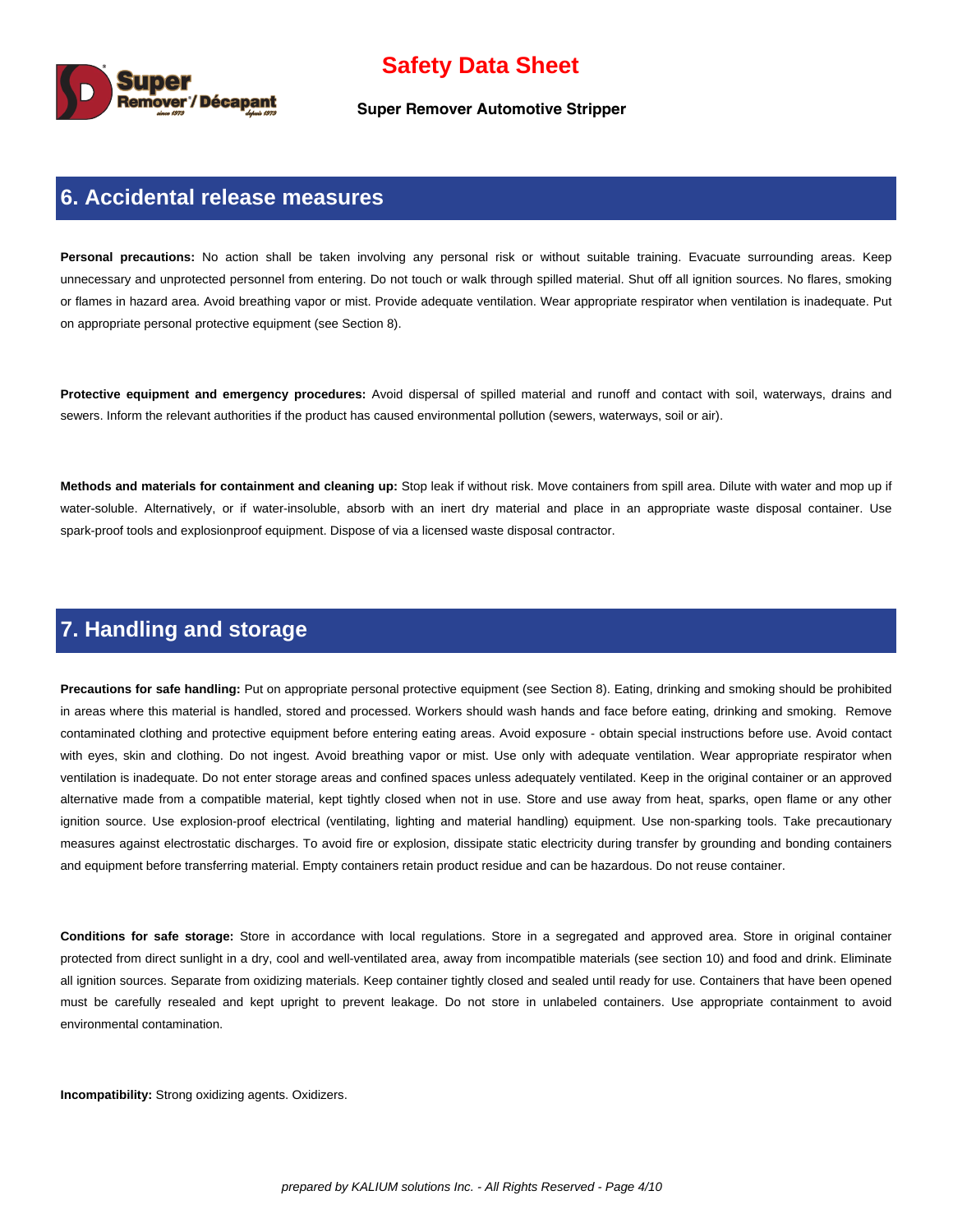

**Super Remover Automotive Stripper**

### **8. Exposure controls/Personal protection**

| No | l CAS No | I Common name and synonyms | IDHL mg/m3    | TWA ma/m3       | STEL ma/m3    | CEIL ma/m3      |
|----|----------|----------------------------|---------------|-----------------|---------------|-----------------|
|    | 79-20-9  | l Methvl acetate           | 3100          | 606             | 757           | l Not available |
| ▵  | 646-06-0 | l 1.3-Dioxolane            | Not available | l Not available | Not available | l Not available |

IDHL: Immediately Dangerous to Life or Health Concentrations TWA : Time Weighted Average STEL: Short -Term Exposure Limit

CEIL: Ceiling Limit

**Appropriate engineering controls:** Use only with adequate ventilation. Use process enclosures, local exhaust ventilation or other engineering controls to keep worker exposure to airborne contaminants below any recommended or statutory limits. The engineering controls also need to keep gas, vapor or dust concentrations below any lower explosive limits. Use explosion-proof ventilation equipment.

**Individual protection measures:** Wash hands, forearms and face thoroughly after handling chemical products, before eating, smoking and using the lavatory and at the end of the working period. Appropriate techniques should be used to remove potentially contaminated clothing. Wash contaminated clothing before reusing. Ensure that eyewash stations and safety showers are close to the workstation location.

**Eyes:** DO NOT WEAR CONTACT LENSES Wear anti-splash safety goggles.

**Hands:** Chemical-resistant, impervious gloves complying with an approved standard should be worn at all times when handling chemical products if a risk assessment indicates this is necessary. Considering the parameters specified by the glove manufacturer, check during use that the gloves are still retaining their protective properties.

Respiratory: If workers are exposed to concentrations above the exposure limit, they must use appropriate, certified respirators. Use a properly fitted, air-purifying or air-fed respirator complying with an approved standard if a risk assessment indicates this is necessary. Respirator selection must be based on known or anticipated exposure levels, the hazards of the product and the safe working limits of the selected respirator.

**Others:** Wear protective clothing with long sleeves and appropriate safety shoes at all times.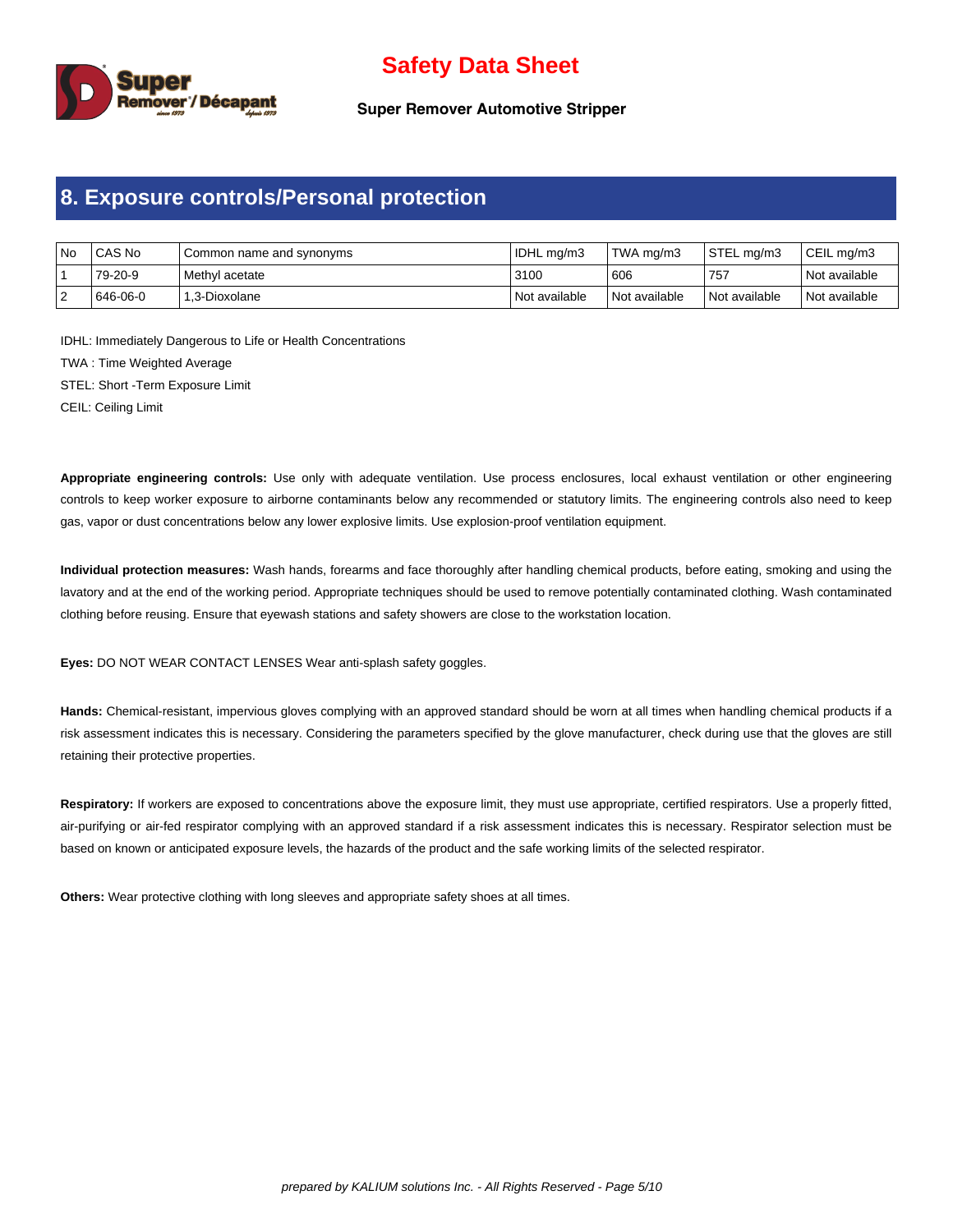

**Super Remover Automotive Stripper**

### **9. Physical and chemical properties**

**Physical state:** Liquid **Colour:** White **Odour:** Vinegar **Odour threshold:** Not available **pH:** Not applicable **Melting/Freezing point:** <-58°C (-72.4°F) **Initial boiling point/boiling range:** >75°C (167°F) **Flash point:** -5°C (23°F) Closed cup **Lower flammable/explosive limit:** 2,6% at 25 °C **Upper flammable/explosive limit:** 16,0% at 25 °C **Auto-ignition temperature:** >300°C (572°F) **Evaporation rate:** >1,5 (ether=1) **Vapour pressure:** >100 mm Hg at 20 °C **Vapour density:** > 1 (air=1) **Relative density:** 0,993 kg/L à 20 °C (water = 1) **Solubility in water:** Insoluble **Partition coefficient - n-octanol/water:** Not available **Decomposition temperature:** Not available **Kinematic viscosity:** Not available

### **10. Stability and reactivity**

**Reactivity:** Stable under recommended conditions of storage and handling.

**Chemical stability:** The product is chemically stable under normal conditions of use.

**Possibility of hazardous reactions:** No dangerous or polymerization reactions will not occur under normal conditions of use. Danger of explosion when heated.

**Conditions to avoid:** Avoid electrical discharge. Keep away from sources of ignition, open flames and sparks, Keep away from incompatible products.

**Incompatible materials:** This product can attack certain types of plastic, rubber or coatings.

**Hazardous decomposition products:** Carbon monoxide and dioxide.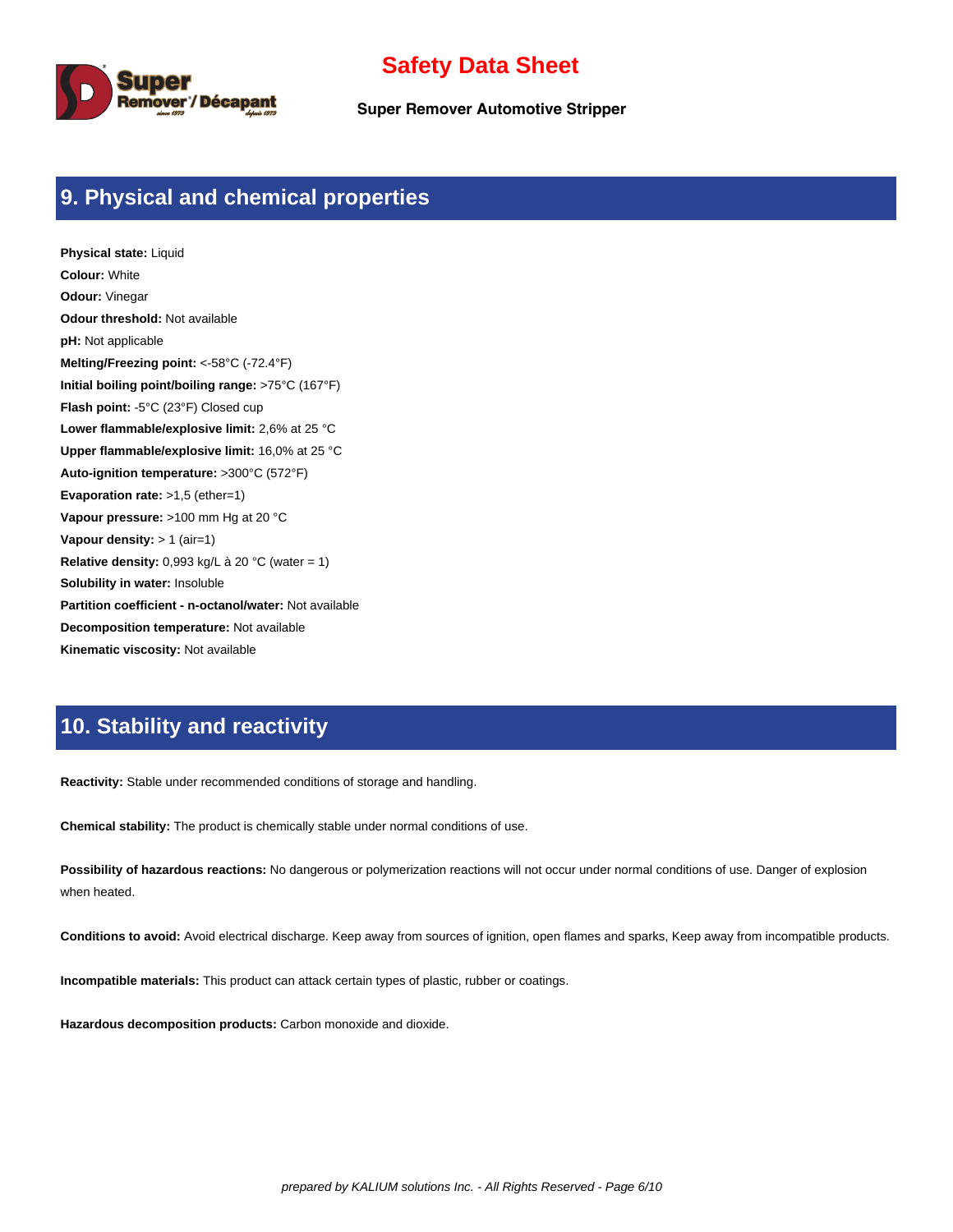

**Super Remover Automotive Stripper**

# **11. Toxicological information**

| No | CAS No   | Common name and synonyms | $(1)$ LD | $(2)$ LD | $(3)$ LD | $(4)$ LC   | $(5)$ LC | (6) LC     |
|----|----------|--------------------------|----------|----------|----------|------------|----------|------------|
|    |          |                          | oral     | skin     | skin     | gases      | vapours  | dusts-mist |
|    | 79-20-9  | Methyl acetate           | 6482     | >2000    | >2000    | Not        | >48.48   | >5,00      |
|    |          |                          |          |          |          | applicable |          |            |
| 2  | 646-06-0 | 1.3-Dioxolane            | 3000     | 8480     | 8480     | Not        | >20.00   | >5,00      |
|    |          |                          |          |          |          | applicable |          |            |

(1)  $LD_{50}$  oral mg/kg

(2)  $LD_{50}$  skin mg/kg

(3)  $LD_{50}$  skin mg/kg

(4)  $LC_{50}$  inhalation ppmV 4h gases

(5)  $LC_{50}$  inhalation mg/l 4h vapours

(6)  $LC_{50}$  inhalation mg/l 4h dusts-mist

**Routes of exposure:** This product is absorbed through the respiratory tract, skin and gastrointestinal tract.

**Symptoms:** Cough, breathing pain, eye redness and skin edema. We can observe headaches, nausea, vomiting and dizziness.

**Delayed and immediate effects:** May cause irritation of eyes, skin and respiratory tract. Can cause depression of the central nervous system. Inhalation of high concentrations vapors can cause narcotic effect. Possible anaphylactic shock.

| No | CAS No   | Common name and synonyms | <b>IARC</b>   | <b>ACGIH</b>   | Mutagenicity       | Effect on      |
|----|----------|--------------------------|---------------|----------------|--------------------|----------------|
|    |          |                          |               |                |                    | reproduction   |
|    | 79-20-9  | Methyl acetate           | 4             | A <sub>5</sub> | The data do not    | Not available. |
|    |          |                          |               |                | allow for an       |                |
|    |          |                          |               |                | adequate           |                |
|    |          |                          |               |                | assessment of      |                |
|    |          |                          |               |                | mutagenic effects. |                |
| 2  | 646-06-0 | 1,3-Dioxolane            | Not available | Not available  | The data do not    | Not available. |
|    |          |                          |               |                | allow for an       |                |
|    |          |                          |               |                | adequate           |                |
|    |          |                          |               |                | assessment of      |                |
|    |          |                          |               |                | mutagenic effects. |                |

**Cancer classification under IARC (International Agency for Research on Cancer)**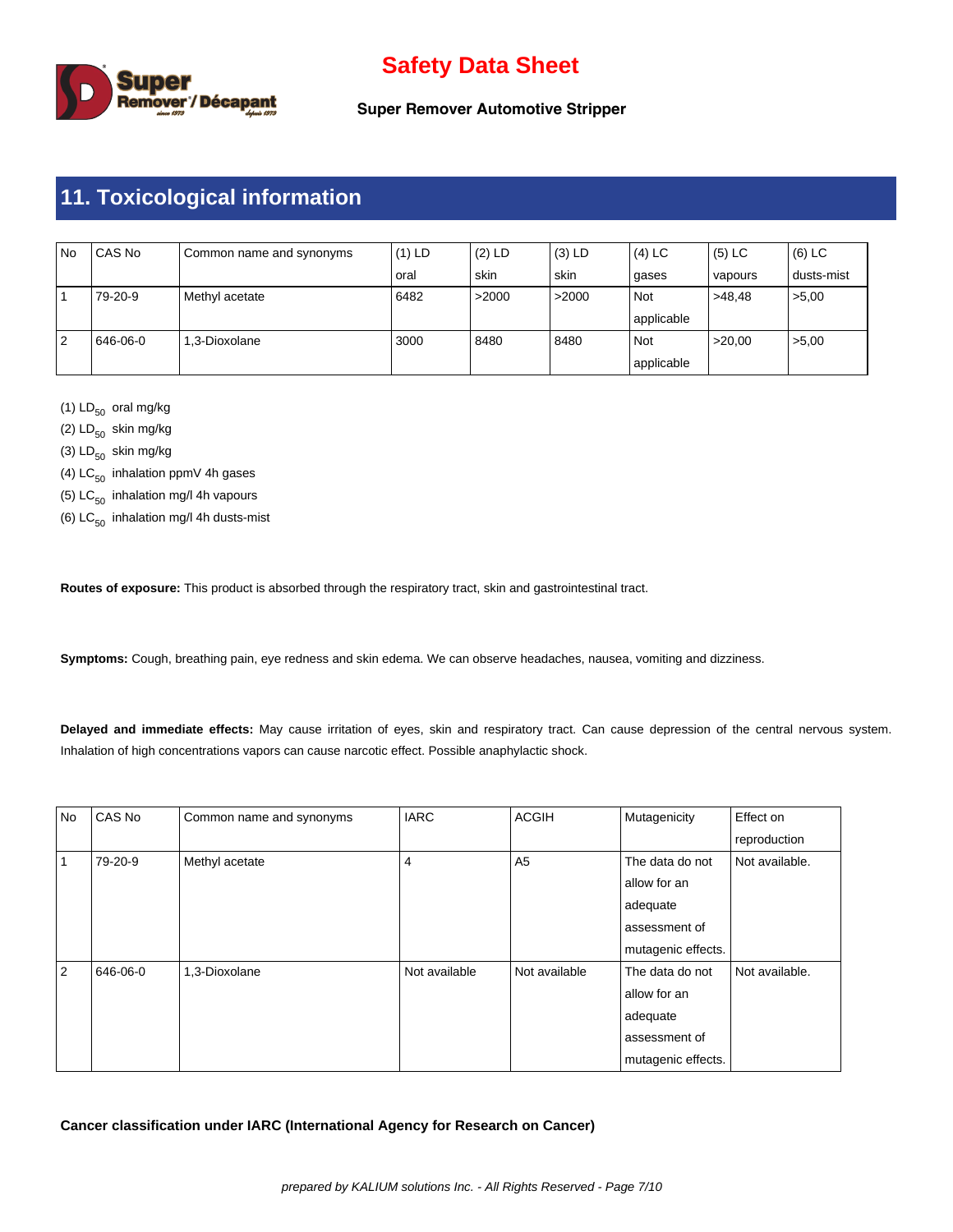

#### **Super Remover Automotive Stripper**

Group 1: carcinogenic to humans.

Group 2A: probably carcinogenic to humans.

Group 2B: possibly carcinogenic to humans.

Group 3: not classifiable as to its carcinogenicity to humans.

Group 4: probably not carcinogenic to humans.

#### **Cancer classification under ACGIH (American Conference of Governmental Industrial Hygienists)**

Group A1: confirmed human carcinogen.

Group A2: suspected human carcinogen.

Group A3: confirmed animal carcinogen with unknown relevance to humans.

Group A4: not classifiable as a human carcinogen.

Group A5: not suspected as a human carcinogen.

# **12. Ecological information**

| <b>No</b> | CAS No   | Common name and synonyms | %         | Persistent | Bio-accumulation | Aquatic     |
|-----------|----------|--------------------------|-----------|------------|------------------|-------------|
|           |          |                          |           |            |                  | ecotoxicity |
|           | 79-20-9  | Methyl acetate           | 45.00%    | Yes        | No               | No          |
|           |          |                          |           |            |                  |             |
|           |          |                          | 70.00%    |            |                  |             |
| ا 2       | 646-06-0 | 1,3-Dioxolane            | 20.00% No |            | N <sub>o</sub>   | No          |
|           |          |                          |           |            |                  |             |
|           |          |                          | 22.00%    |            |                  |             |

| <b>No</b>      | CAS No   | Common name and synonyms | $\%$   | Ecotoxicity for   | Ecotoxicity for   | Environnemental   |
|----------------|----------|--------------------------|--------|-------------------|-------------------|-------------------|
|                |          |                          |        | aquatic           | aquatic           | effects           |
|                |          |                          |        | organisims-Short  | organisims-Long   |                   |
|                |          |                          |        | term              | term              |                   |
|                | 79-20-9  | Methyl acetate           | 45.00% | l No known        | l No known        | No known          |
|                |          |                          |        | adverse effect to | adverse effect to | adverse effect to |
|                |          |                          | 70.00% | aquatic life.     | aquatic life.     | the environment.  |
| $\overline{2}$ | 646-06-0 | 1.3-Dioxolane            | 20.00% | l No known        | l No known        | No known          |
|                |          |                          |        | adverse effect to | adverse effect to | adverse effect to |
|                |          |                          | 22.00% | aquatic life.     | aquatic life.     | the environment.  |

# **13. Disposal considerations**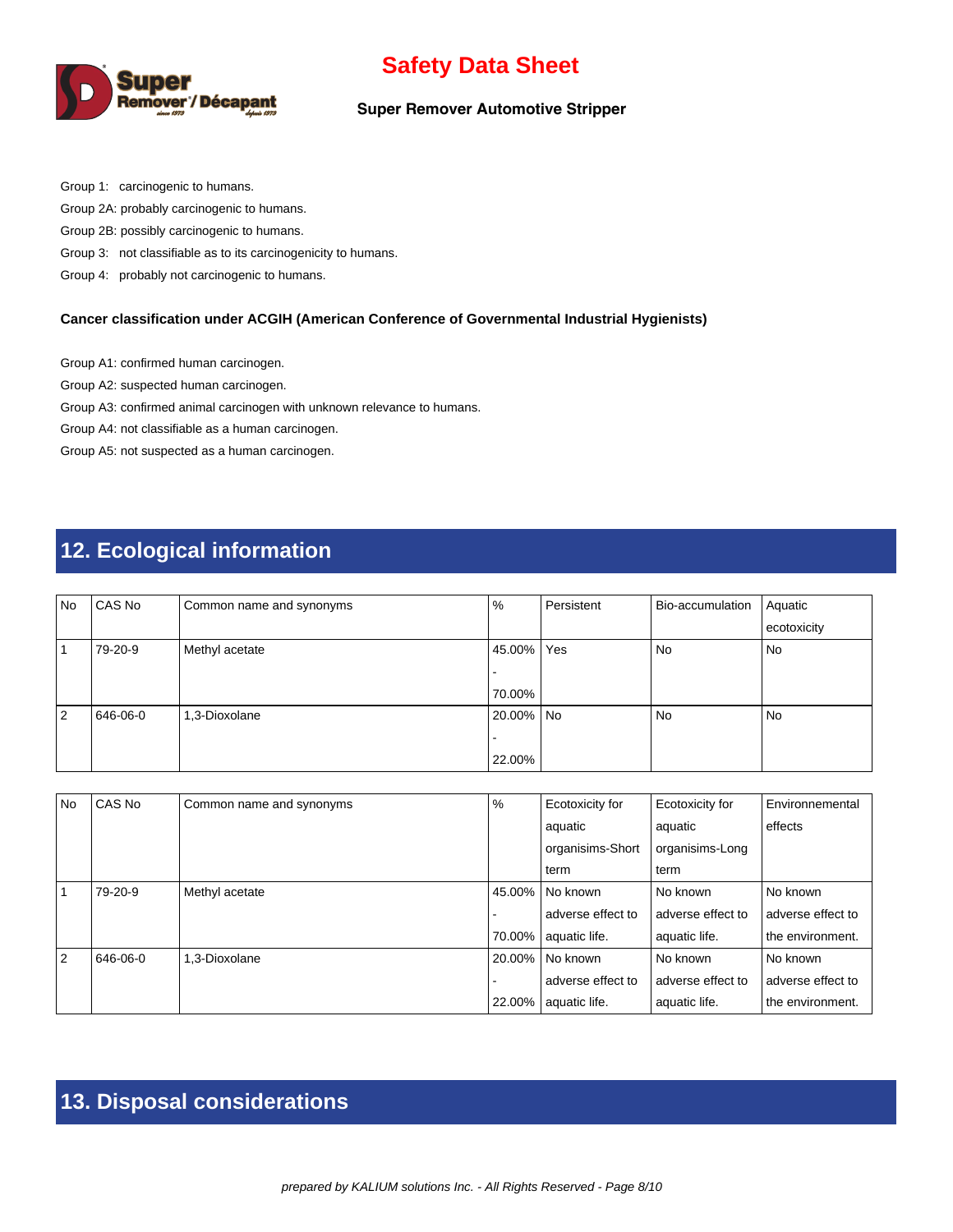

#### **Super Remover Automotive Stripper**

**Methods of disposal:** The generation of waste should be avoided or minimized wherever possible. Dispose of surplus and non-recyclable products via a licensed waste disposal contractor. Disposal of this product, solutions and any by-products should at all times comply with the requirements of environmental protection and waste disposal legislation and any regional local authority requirements. Empty containers or liners may retain some product residues. Vapor from product residues may create a highly flammable or explosive atmosphere inside the container. Do not cut, weld or grind used containers unless they have been cleaned thoroughly internally.

### **14. Transport information**

|                            | <b>TDG</b>           | <b>DOT</b>      | <b>IMDG</b>      | l IATA          |
|----------------------------|----------------------|-----------------|------------------|-----------------|
| UN number                  | 1263                 | 1263            | 1263             | 1263            |
| Proper shipping name       | <b>PAINT RELATED</b> | l PAINT RELATED | l PAINT RELATED  | l PAINT RELATED |
|                            | <b>MATERIAL</b>      | l MATERIAL      | <b>IMATERIAL</b> | l MATERIAL      |
| Transport hazard class(es) |                      |                 |                  |                 |
| Packing group              |                      |                 |                  |                 |

#### **Other information**

**Marine pollutant:** No

**IMDG:** Not applicable

#### **Exemption for limited quantity:** 5 L

In accordance with the Canadian Transport of Dangerous Goods regulations by Road, we use the 1.17 exemption when applicable. In accordance with 49 CFR article 172.315 for transportation by a mode other than air, we use the Limited quantities exemption when applicable.

**Special precautions:** Not applicable

**Others exemptions:** No other exemption.